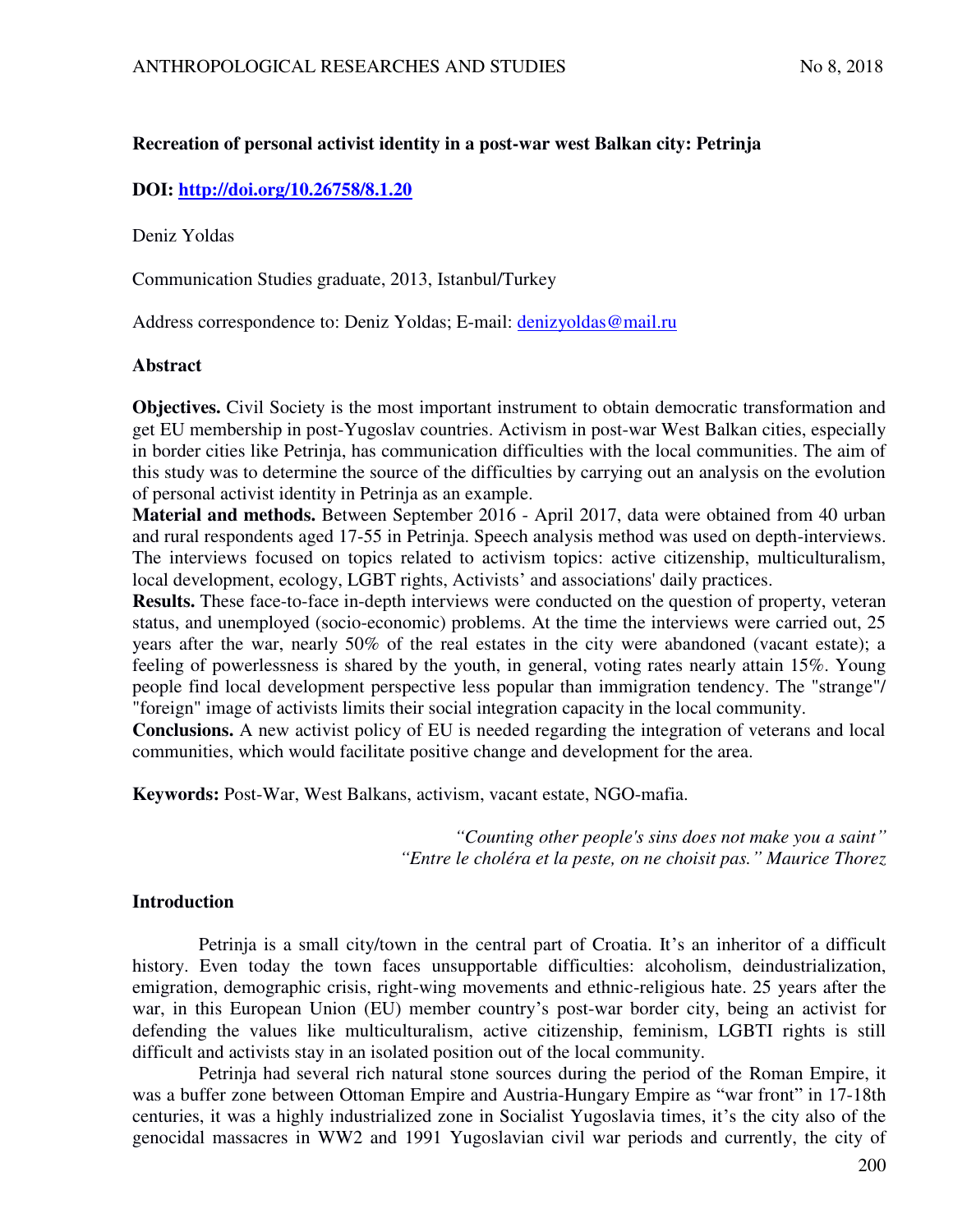unemployment, alcoholism, emigrations, deindustrialization, hopeless youth and the minority activists with their exaggerated hopes about European Union EU.

The city is founded by the Roman Empire. The origin of the name comes from Petra (Greek) or Petrus (Latin), it means stone. The historical region of Banovina, the current name Sisak-Moslavina County of which Petrinja is a part, it has rich natural stone sources. The city was controlled by the Roman Empire, the Ottoman Empire, Napoleon's France, Austria-Hungary Empire, Yugoslavia Kingdom, Nazi Germany, Socialist Yugoslavia, Republic of Serbian Krajina and currently it's controlled by Croatia. Croatia is an EU member since 2013.

Petrinja's people are like general Balkan geography, it is separated by different sects and religions and each religion and sect have a real or supposed relationship with an empire/post-empire state. The real or supposed supporter of Catholicism is Italy and Austria (as the inheritors of Roman and Austria-Hungary Empire), for Islam, it's Turkey (as the inheritor of Ottoman Empire), for Orthodoxy, it's Russia (as the inheritor of Russian Empire) and for new small Protestant communities it's USA and Germany. Islam is accepted mainly by Bosnians, Orthodox by Serbs and Catholicism by Croats. Protestant missioners try to share their faith with social help campaigns in disadvantaged social groups. The identity of "Bosnian" "Serbs" and "Croats" come from these differentiations: Bosnians, Serbs, and Croats are all Slaves and they speak the same language.

Petrinja was/is a small but multicultural city. Orthodox Serbs, Catholic Croats, and Muslim Bosnians live together in the city. The massacres (Čačić-Kumpes and Nejašmić, 1999, pp.253-275) imprisoned the multicultural life but was not enough to kill it. The first genocidal massacre claim in the modern times for Petrinja comes from the WW2 period. By the claim, Pro-Nazi Croatian paramilitary organization Ustashe made a genocide or genocidal massacre against Serbs. By USA Holocaust Memorial Museum, between 1941-45, approximately 320.000 – 340.000 Serbs who lived in Croatia and Bosnia were killed by the Nazi collaborator Ustache regime. According to the Shoah Research Center, in this period, approximately 500.000 Serbs were killed, 250.000 were deported and 200.000 were forced to convert to Catholicism. Children concentration camp of Sisak, concentration camps of Sisak and Jasenovac were in the most active concentration camps in Axis collaborator Croatia, Three camps were very close to Petrinja. In Only concentration camp of Jasenovac, 45-52.000 people were killed by Nazi collaborator Croatian regime. (\*\*\*Shoah Resource Center, pp.1-2). By the Federal Institute for Statistics in Belgrade, all WW2 period, because of war, in all Yugoslavia, 597,323 people dead: 346,740 were Serbs and 83,257 were Croats (McAdams, 1992, p.17).

### **Demographic crisis and vacant real estate problem after 1995**

The majority of the population in Petrinja was historically the Serbs. After WW2 (\*\*\*Shoah Resource Center, pp.1-2) genocidal massacres, they lost their demographic advantages **(**Čacic, Nejasmc, 1999, p.260) but in 1991 they regained it, but they are erased mass to Petrija by NATO operation (Operation Storm) in 1995. Approximately 250.000 Serbs were forced to leave from all over the Republic of Serbian Krajina territory. (Amnesty International, 2005) Petrinja was a part of it. They were deported and the Krajina Serbian Republic was erased. Currently, the total population of Petrinja is approximately 25.000: 15.000 live in urban part and 10.000 live in rural part of Petrinja. Before the Yugoslavian Civil War of 1991, the population of Petrinja was approximately 70.0004. After 1995, Petrinja went through a demographic crisis: the city lost approximately 70% of its total population. To solve the problem, Croatian government accepted the Catholic Croats from Bosnia and Herzegovina and relocated them in Petrinja and giving the Serbians' properties. In Bosnia and Herzegovina, historically the Muslims (Bosnians) are the majority in Bosnia and the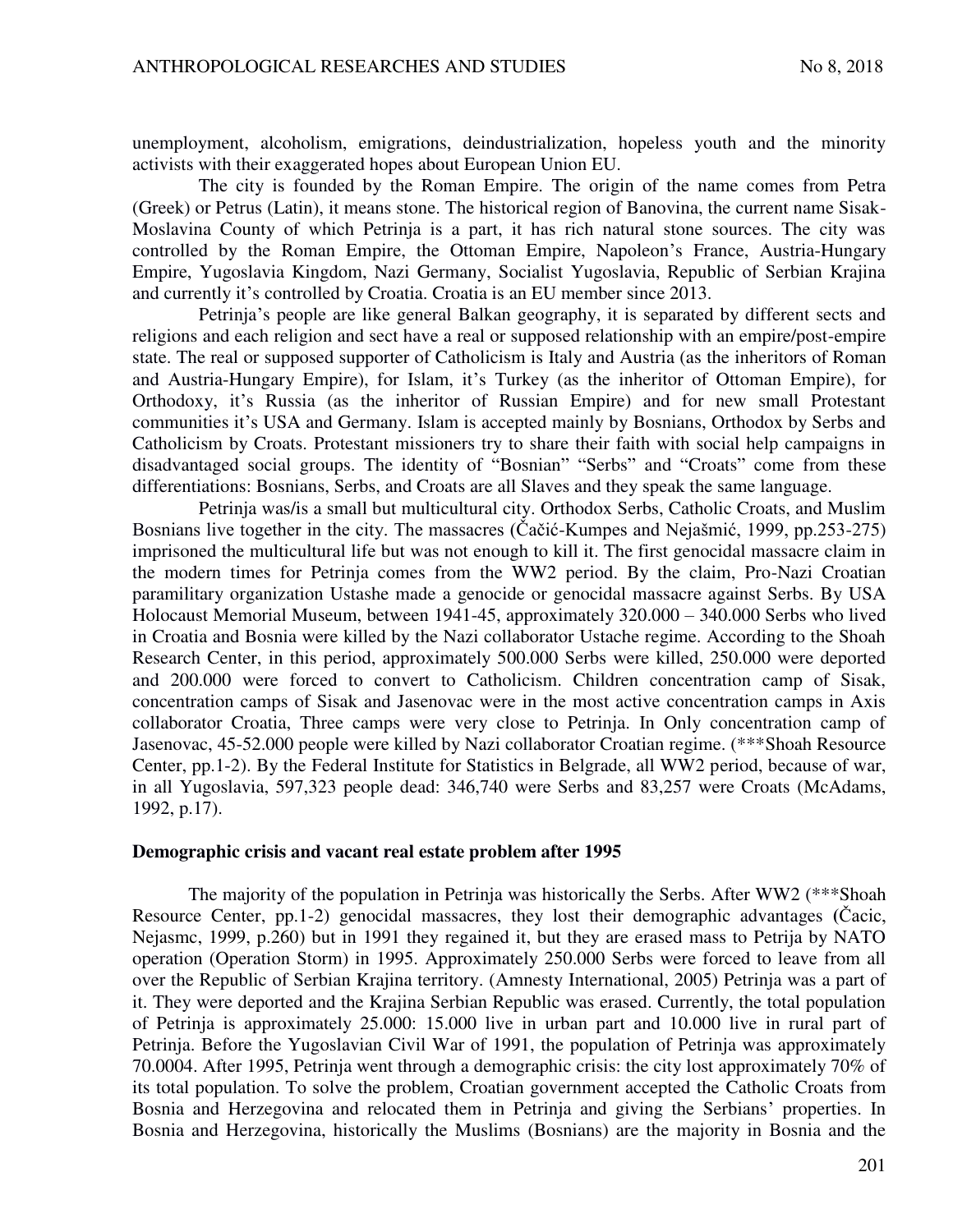Catholics are the majority in Herzegovina. The government gave away properties for free of those Serbs who were already deported or killed but it couldn't solve the legal status problem. The owners of the properties are still officially the Serbs. The government "captures"/gives a public property status to vacant real estates. 25 years after the civil war, in Petrinja, 50% of the real estates are stated vacancies. The situation is very similar to the Turkish cities after 1915 Tragedy/deportation/genocide/genocidal massacre, how to call. The best part of the Serbs' properties is captured by "veterans". There is academic research on the claims of the war crimes and especially sexual violence against women by the "veterans" in civil war period in Petrinja (Stevanović, 1998, pp.63-76).

| <b>Historical Population of Petrinja</b> |            |           |  |  |
|------------------------------------------|------------|-----------|--|--|
| Year                                     | Population | $+/-$ %   |  |  |
| 1857                                     | 18,448     |           |  |  |
| 1869                                     | 20,403     | $+10,6%$  |  |  |
| 1880                                     | 21,091     | $+3.4\%$  |  |  |
| 1890                                     | 24,958     | $+18.3%$  |  |  |
| 1900                                     | 27,873     | $+11.7%$  |  |  |
| 1910                                     | 29,633     | $+6.3\%$  |  |  |
| 1921                                     | 28,383     | $-4.2\%$  |  |  |
| 1931                                     | 29,808     | $+5.0\%$  |  |  |
| 1948                                     | 24,293     | $-18.5%$  |  |  |
| 1953                                     | 25,070     | $+3.2\%$  |  |  |
| 1961                                     | 38,465     | $+53.4%$  |  |  |
| 1971                                     | 49,545     | $+28.8\%$ |  |  |
| 1981                                     | 61,124     | $+23.4%$  |  |  |
| 1991                                     | 69,151     | $+13.1%$  |  |  |
| 2001                                     | 23,414     | $-66.1%$  |  |  |
| 2011                                     | 24,671     | $+5.3%$   |  |  |

|  |  | Table 2. Population by ethnicity in Petrinja in History (Census, 2011) |  |
|--|--|------------------------------------------------------------------------|--|
|  |  |                                                                        |  |

| <b>Population by ethnicity</b> |              |                 |                 |                   |
|--------------------------------|--------------|-----------------|-----------------|-------------------|
| Year of census                 | <b>Total</b> | <b>Croats</b>   | <b>Serbs</b>    | <b>Others</b>     |
| 1961                           | 27,517       | 14,942 (54.30%) | 11,955 (43.45%) | 620 $(2.25\%)$    |
| 1981                           | 33,570       | 14,621 (43.55%) | 12,617 (37.58%) | $6,332(18.86\%)$  |
| 1991                           | 33,565       | 15,791(44.40%)  | 15,969 (44.90%) | 3,805 $(10.70\%)$ |
| 2001                           | 23,413       | 19,280 (82.35%) | 2,809 (12.00%)  | $1,324(5.65\%)$   |
| 2011                           | 24,671       | 20,925 (84.82%) | 2,710 (10.98%)  | $1,036(4.20\%)$   |

# **Contemporary Petrinja**

After the war in 1991, Petrinja lost approximately 70% of its total population. The total population now is approximately 25.000: 15.000 live in urban and 10.000 live in rural areas. The industrial infrastructure is broken. (Stipersky and Braičić, 2009, pp.103-112) With the exception of the historical and symbol factory of Croatian industry: Gavriloviç sausage factory (Vuksic, 2011,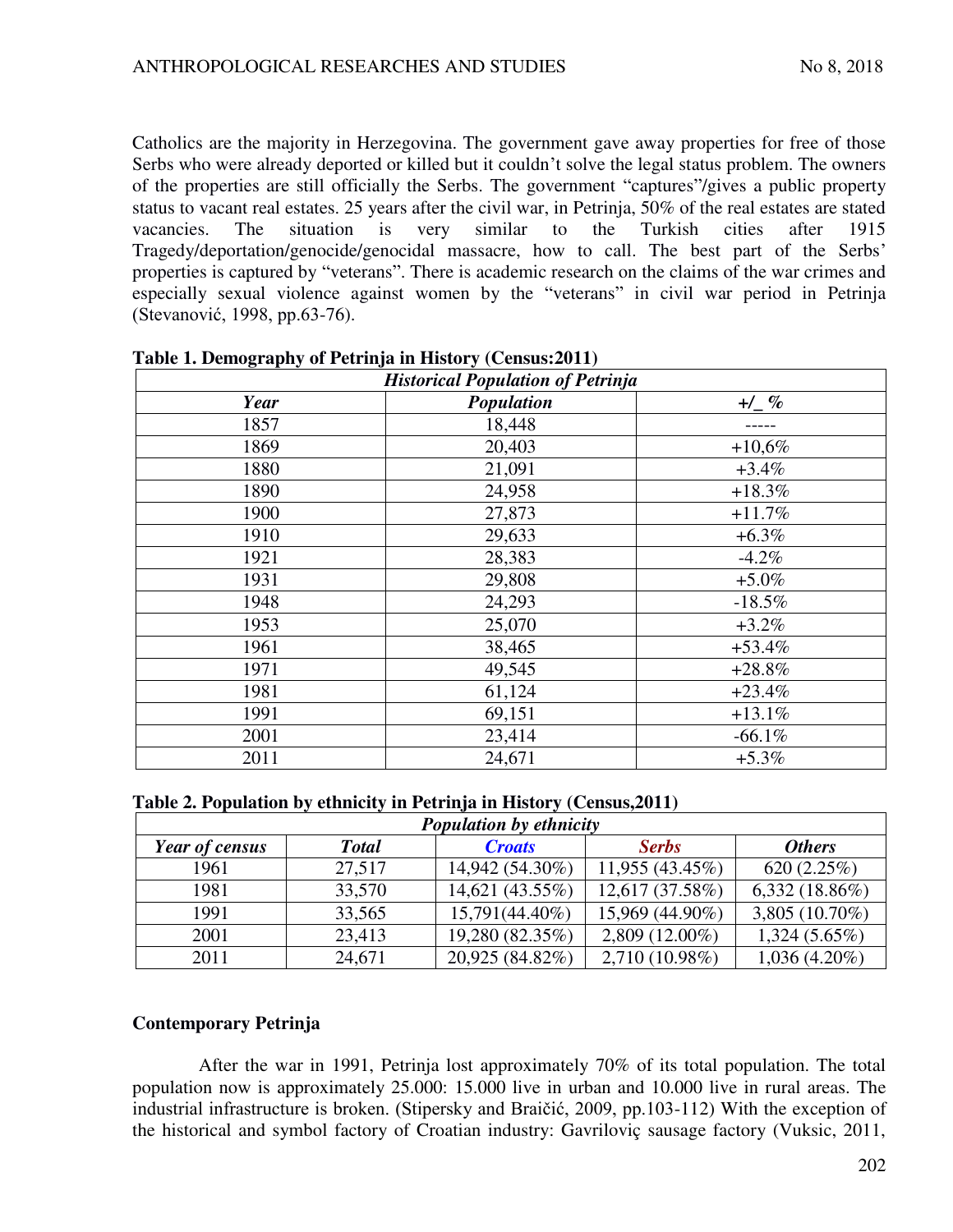p.8), which stayed in Petrinja but lost the railway facility of the factory because of the war. 25 years after the war, even today the railway hasn't yet been repaired (Braičić and Lončar, 2011, p.99). After 1995, a lot of NGOs from all over Europe, especially from Germany arrived in Petrinja to improve post-war rehabilitation process: repair the houses, reconstruct the schools, offering social aid for the disadvantaged population. The first basis of NGO sectors of Petrinja were created in this period. The first local contacts (translators for foreign NGO workers and communication facilitators) became the future NGO leaders of Petrinja. As it was a deindustrialized area, NGO sector looked like a new fruitful one. After Croatia got the EU membership in 2013, NGO sector developed with EU funds and programs like Erasmus+. This sector gave a chance even ex-Yugoslav returned immigrants: Yugoslavia had immigration facility agreement for some developed countries like Germany and Australia. Some Croatian retired ex-immigrants could get a chance to find a job in NGO sector thanks to their foreign language skills. Contemporary Petrinja has very few jobs offers: in NGO sector, in public services or temporary jobs like waitressing. There is only one branch of faculty: Zagreb University's Faculty of Pedagogy. Contemporary population of Petrinja is eroded by two immigration tendencies: Internal and external. Internal emigration tendency could be divided into seasonal and permanent tendencies. Seasonal: Each summer, a great amount of Petrinja's population moves to Seaside of Croatia (especially Split, Zadar and Dubrovnik) to work temporary jobs in the tourism sector, especially in restauration sector. The permanent tendency of internal emigration could be evaluated about education and to find a fixed job: most of young people would like to look for a steady job or pursuing a university degree, principally in Zagreb. Zagreb as a capital attracts them. External migration tendency would be evaluated as permanent. Germany, Australia, and Austria are traditional preferred countries. For youth, new interesting countries for immigration are Ireland and UK. The USA could be a "dream country" for youth, Croatian citizens couldn't yet benefice visa-free regime for the USA. That's why there is no immigration facility for the USA. The emigrants work mainly in the restauration sector, as homecare assistants or security guards. Some of the external immigrants prefer to spend their holiday in Petrinja. Because of exchange rate difference between Euro and Croatian national money Kuna, they could get a purchasing power advantage. On another hand, the external money flow could be a cause of relatively high life cost of Croatia. FMCG prices could be evaluated approximately 2 times expensive in Croatia than Serbia, Bosnia, and Macedonia. Unemployment, an ominous depression, alcoholism and a high support for right-wing movement could be evaluated as the principal contemporary problems of Petrinja.

### **Theoretical conceptions/literature review on Activist identity in the West Balkan**

West Balkans social context is examined as an academic topic on war crimes and post-war traumas. Petrinja can be studied as a specific area in this research, but in the academic literature, a unique specific approach about the NGO's role in postwar West Balkan cities, especially in Petrinja sets an example, for understanding the activism/activist identity like the research of Sampson (Sampson, 2002). The title of Sampson's study could be regarded as a sample of his point of view: "Weak States, Uncivil societies and thousands of NGOs: Benevolent colonialism in the Balkans" Sampson's paper could be evaluated as a consistent debriefing of the situation but the article could also be criticized from two different aspects: First, from 2002 to 2017, the new facts need new reviews: In 2002, according to Sampson, the NGOs and activist movements could create the "new elite". After Ukrainian and Georgian "color revolution" experiences, now, the "new elite" could be evaluated more specifically as pro-Western lumpen de-classed elements' within an unshaped mass. By its literature review, the article about the recreation of individual activist image enriches the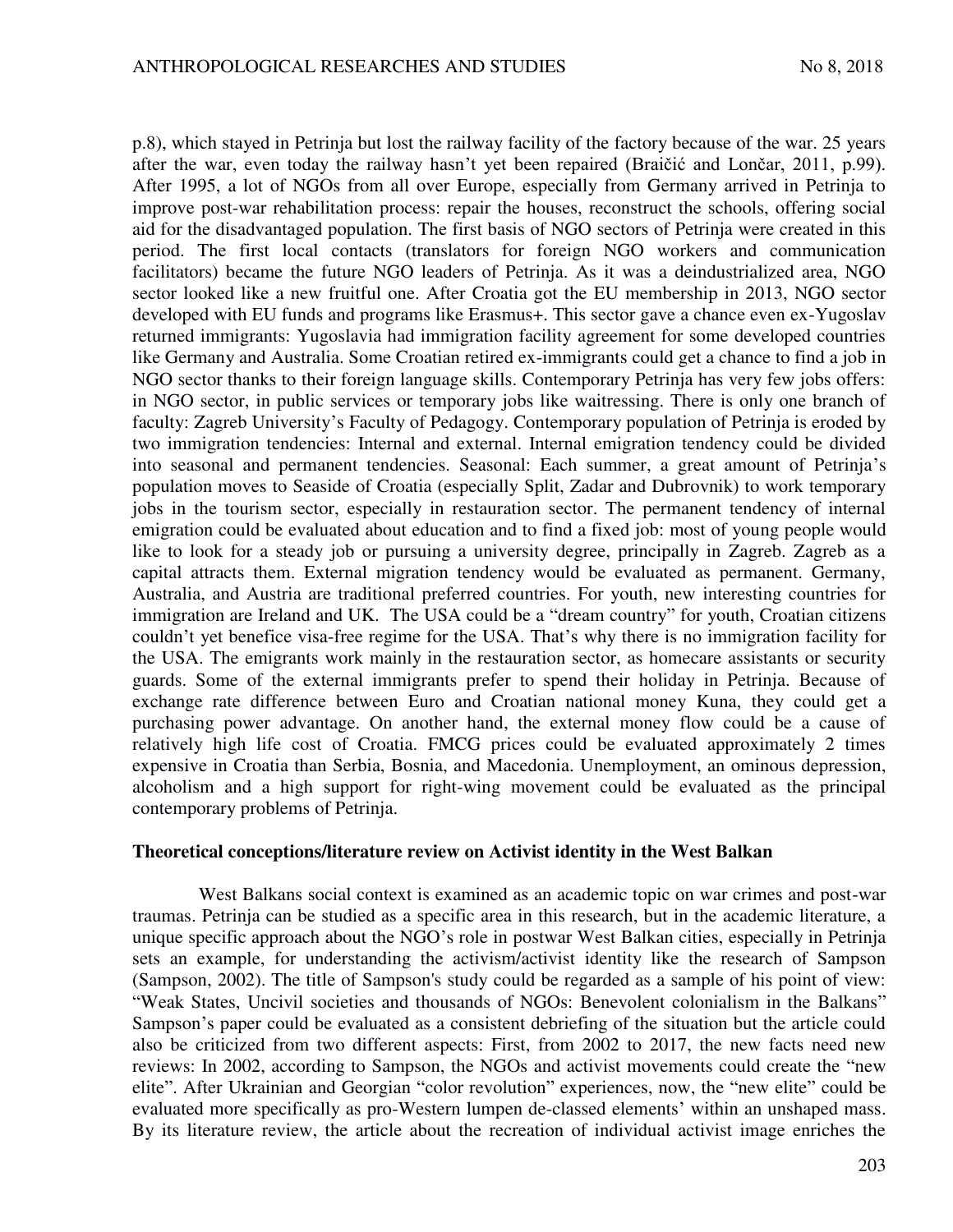information on a subject still fresh. It's significant and original, because it shows new specific information on the subject, with clear results and a reevaluation of available information. Also, the literature review shows us the same subject was treated via different examples from Kosovo or Bosnia but using as an example Petrinja/Krajina is the first time done by any study. The literature review of Sampson's study could be evaluated as a sample of the situation but his explaining for the main causes of the situation can be reevaluated and updated with the new information. Sampson used the term "NGO-mafia" to describe predominantly the NGOs of West Balkans touched by corruption. This term could be explicative also for the new post-war geographies corruptive NGOs like Syria, especially Idlib zone and future possible post-war geographies like Iran or/and Bosnia. When Sampson's study was published in 2002, Croatia was not an EU member state and Germany's dominant role was not as clear as nowadays. Also, Russia in 2002 did not have such an active role in international affairs like nowadays. Sampson named the NGO workers and activists a new elite, but after Ukraine's and Georgia's color revolution, the same groups were evaluated as lumpen, adventurous and declassed and as 'fifth column' of different international powers. In this table, Sampson searched the causes of the corruption and benevolent colonialism's root in Balkan traditions and family/clan relationships. Nowadays, this study proves also that the real source of the corruption is not the traditions or family/clan relationships, they are much probably that the deindustrialization and also by the research, the local communities don't believe that the EU could be a solution to the corruption problem. Croatia is an EU member from 2013 and today the facts that were noticed by Sampson's study in 2002 still stayed in a central position of the public mind. EU's deindustrialization and the mass immigration policy are created and executed by Germanydominated EU are decreasing the rehabilitation potential of the post-war areas.

### **Objectives**

The objective of the article is to look for a sustainable model as theoretical cadre for explaining of NGO activities and activist image in post-war geographies on the West Balkans and especially in Petrinja. In post-war geographies, could NGO activities be used as a tool for neocolonialist politics? Could West Balkans experiences before the 1991-95 war be an example to prove it? Could Pro-Western activist movements be counted as the 'fifth column' in Ex-Yugoslavia and/or Ex-Soviet geographies? How to describe the position and role of the Pro-Russian NGO's and right-wing movements in this table? The aim of this study was to determine the source of the social difficulties by carrying out an analysis on the evolution of individual activist identity in Petrinja as an example. Which difficulties block the relevant communication/relation between the local communities and activist movements? Why pro-western NGOs could be evaluated as corruptive and why the activist movements are evaluated as degenerate by local communities? How the local communities' mindset creates these perceptions? The aim of the study is to understand the source of the image in the middle of the local communities' mind, via the example of Petrinja. The study could be a theoretical base to understand the NGO activities' character, target and goal in current and previous post-war areas like Idlib/Syria for now and possibly for Iran and Bosnia in future. The authenticity of the study is that it enriches the information about the specific area: NGOs' position and activists' image in post-war zones' communities and the specific communication/relation difficulties for both sides via the example of Petrinja/West Balkans. For example, the study discusses the roles and positions of NGOs (either Pro-EU or Pro-Russian or local left-wing) in postwar areas' communities' mindsets. The importance of the study is that it could offer a consistent and relevant explanation of these specific areas becoming a theoretical base for new researchers. Thanks to this, a new academic perspective on activism and NGO works, neither pro-western nor pro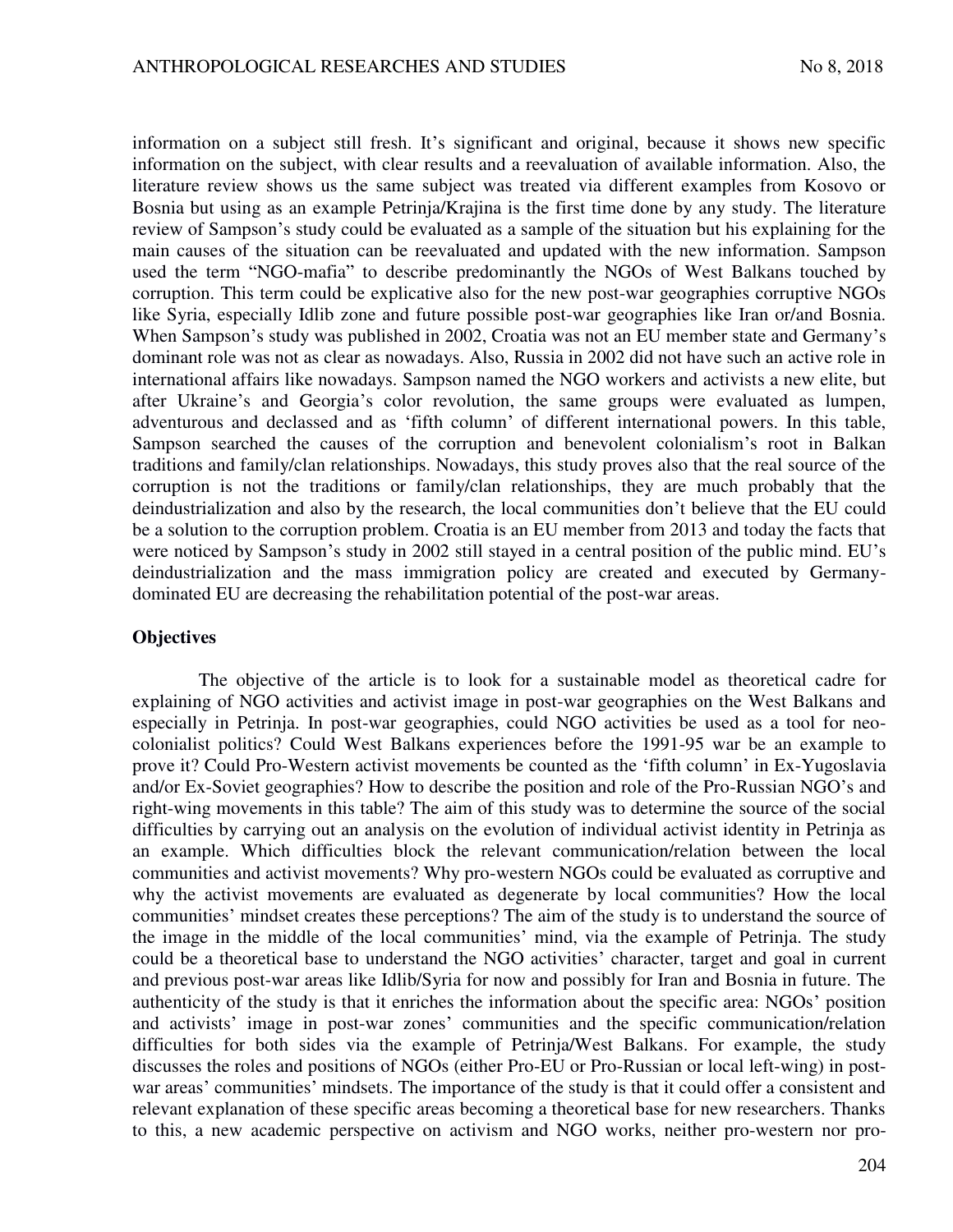Russian or pro-local right-wing, more relevant, trustworthy and effective could be gained - an independent perspective acting as facilitator for improving the activist – local communities communications for post-war areas' rehabilitation projects. The arguments defended by the study are historically consistent and relevant, as available literature shows us the problems and situation have been already researched (Sampson, 2002). The study condenses, reevaluates and enriches the available information on the subject from 1991-95 to 2017 and offers an academic perspective for a future similar situation and also an analysis tool.

#### **Materials and methods**

The in-depth interviews were realized from September 2016 to March 2017. The description of stakeholders was constructed on a solid historical and socioeconomic analysis of Petrinja: Pro-EU and Pro-government NGO participants; volunteers and social workers and their relatives; EU institutions public servants in Petrinja. In a larger scale, the non-structured in-depth interviews were realized by small shop-owners and high school students in Petrinja. The plan of indepth interviews was constructed on two parts: build up the more effective and concrete questions about daily life practices and mindsets as activists in Petrinja - details about the present status as activists and the main subjects of their daily life, their auto-perception and the perception of Petrinja inhabitants. Non-structured in-depth interviews could give an occasion for describing the main subjects of the activist and local community members' mindset about daily life practices. After a description of main subjects, there is a solid base to propose the semi-structured in-depth interview to get more specific information and to collect data. The individuals in Petrinja with whom the indepth interviews were realized represent: one pro-EU, two Pro-government, one neutral NGO's social workers and volunteers, one local EU rural development office and one local administration office's public servants. The number of participants is forty. Content / speech analysis is also used for the research.

Depth interview plan is prepared following 6 steps (Boyce, Neale, 2009): Planning, Develop Instruments, Train data collectors, Collect Data, Analyze Data, Disseminate finding. In the planning process, the NGO workers and activist are defined as the principal source for NGO sector and activist movement. The local community members are the main information source for the general situation and all interview questions are supported by bibliography. The socioeconomic general table is created upon data collections, which is based on bibliography. The theoretical background needed for the study is put together using two sources: bibliography and participative observation. Basic questions like "Why 50 % of the city is empty?"; "Where are the owners of the properties?" came from observations and historical background following ideas and theories found in bibliography and using them as framework for the results. The instruments developing stage consisted in recorded interviews on video camera. The questions focused directly on specific subjects. Participants felt comfortable and relaxed. They were well informed about the aim and structure of the interview. In the third stage (Training Data Collectors) the interviews were constructed in a professional intercultural and interpersonal communication manner, addressing: duration, the number of questions, effective using of time and insuring the interviews were ethically conducted. In the fourth stage (Collect Data) the interviews were realized over a long period. This allowed the check and recheck the results and insured the sustainable, reliable and consistent data collection on the subject. As the fifth stage (Data Analysis) the results were interpreted in a qualitative research approach by speech analysis and plus, they were also included in statistics. Each response is matched with a specific topic and the source of the information and classified by the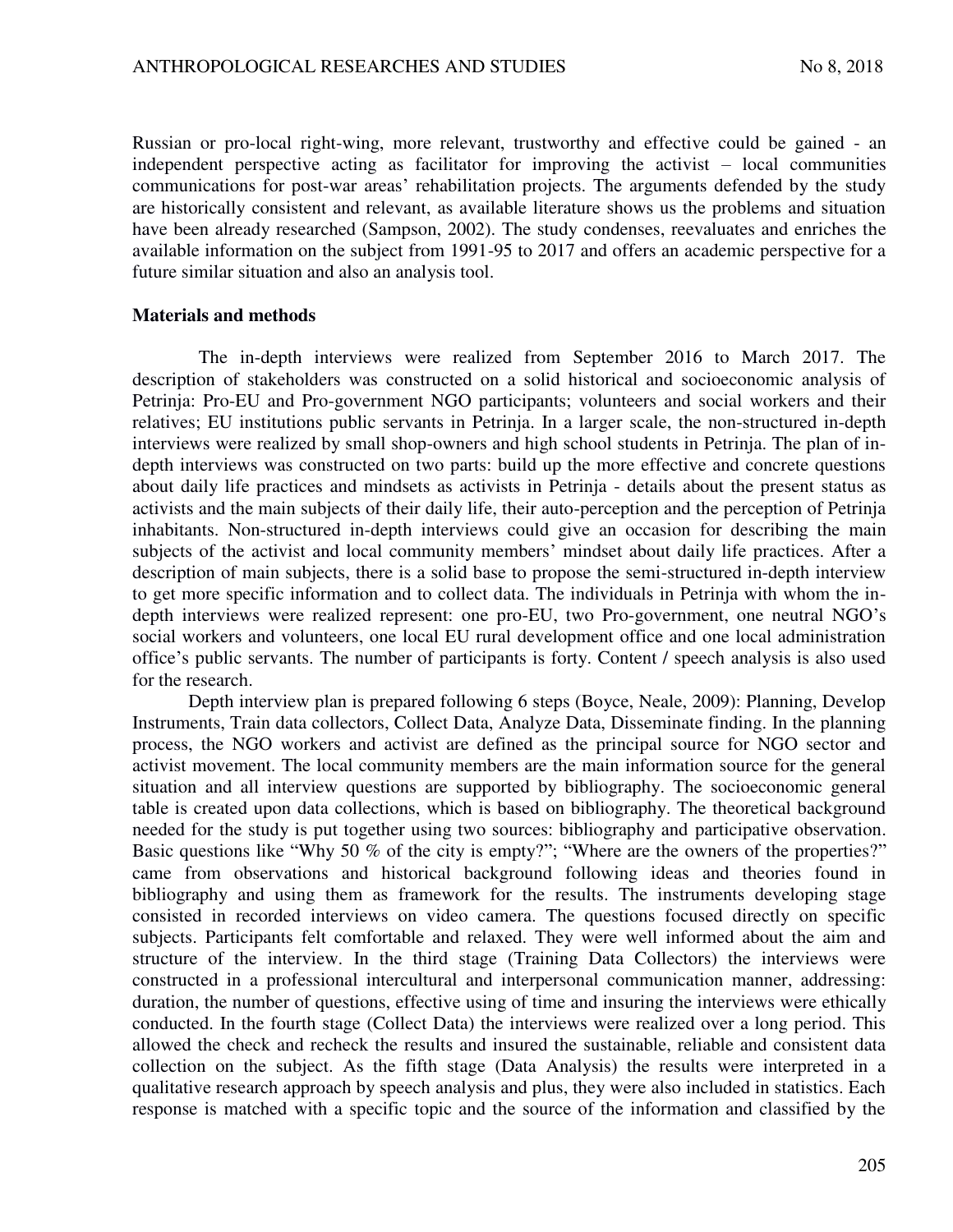specific position. In this case, the content is evaluated via double check by two parameters (by source and by subject). As the six and last stage, the final overview study is executed.

## **Classification of the participants**

The present government in Croatia can be evaluated as far-right and Eurosceptic. NGO sector of Petrinja is divided in two principal orientations: Pro-EU and pro-government. There was only one NGO which was allowed to join Erasmus+ projects until 2017. Nevertheless, same association could beneficiate one time of EU funding and another time of local government fund or, in some cases, it could beneficiate of both types of funding at the same time.

| <b>CLASSIFICATION OF THE PARTICIPANTS</b> |                                           |                |        |                |          |           |                 |          |                |
|-------------------------------------------|-------------------------------------------|----------------|--------|----------------|----------|-----------|-----------------|----------|----------------|
| Pro-EU                                    |                                           | Pro-Government |        | Neutral        |          | Local     | EU              |          |                |
|                                           | Association<br>Association<br>Association |                |        | Administration | Office   |           |                 |          |                |
| Social                                    |                                           | Local          | Social | Local          | Social   | Local     | <b>Officers</b> | Officer  | Local          |
| Worker                                    |                                           | Community      | Worker | Community      | Worker   | Community |                 |          | Community      |
| Total                                     |                                           | 8              | 3      | 6              |          | 6         | $\overline{2}$  | 3        | 6              |
| Men                                       | $\overline{2}$                            | $\overline{2}$ |        | 5              | $\Omega$ |           | 1               | 3        | $\overline{2}$ |
| Women                                     | $\overline{5}$                            | 6              | 2      |                | 1        | 5         | Ι.              | $\Omega$ | $\overline{4}$ |
| Average age                               |                                           |                |        |                |          |           |                 |          |                |
| Men                                       | 32                                        | 19             | 32     | 19             | $\Omega$ | 22        | 34              | 41       | 43             |
| Women 38                                  |                                           | 19             | 45     | 17             | 45       | 31        | 50              | $\Omega$ | 39             |

## **Table 3. Classification of the participants**

**2.a. The questionnaire:** 20 questions were prepared for each participant at different times in groups of 10. In each session, a maximum of 15 questions were asked of the participants.

The 21st question was: "A gdje si ti bio 91.?" or "A di si ti bijo 91.?" (Where were you at 1991)? All in-depth interviews show that the answer to the question "where you in 1991?" describes the participants social status. The war participants, nowadays they are veterans, get the highest social status in the local community. Their confirmation is the main source of legitimacy there. The Catholic Croatian "refugees" from Bosnia have also social acceptance. The Serbian or Croatian-Serbian mix family members were forced to leave Petrinja in this period. After the war, the families which came back to Petrinja couldn't beneficiate of the social acceptance. For example, one of the vice presidents of Pro-EU association is an ethnic Serbian; among 40 Catholic Croat participants to interviews, nobody expressed positive opinions or feelings about her. The Yugoslavian immigrants who worked abroad in this period also couldn't benefice the social acceptance. Another vice president of the association was an immigrant who worked 15 years abroad. The positive opinion and feeling expression rate were the same: zero. On the other hand, these minorities are accused of an exploitation of EU funds, corruption and "degenerating the local culture in hiding behind the EU values". For example: even an association's own social workers believed that the corruption claims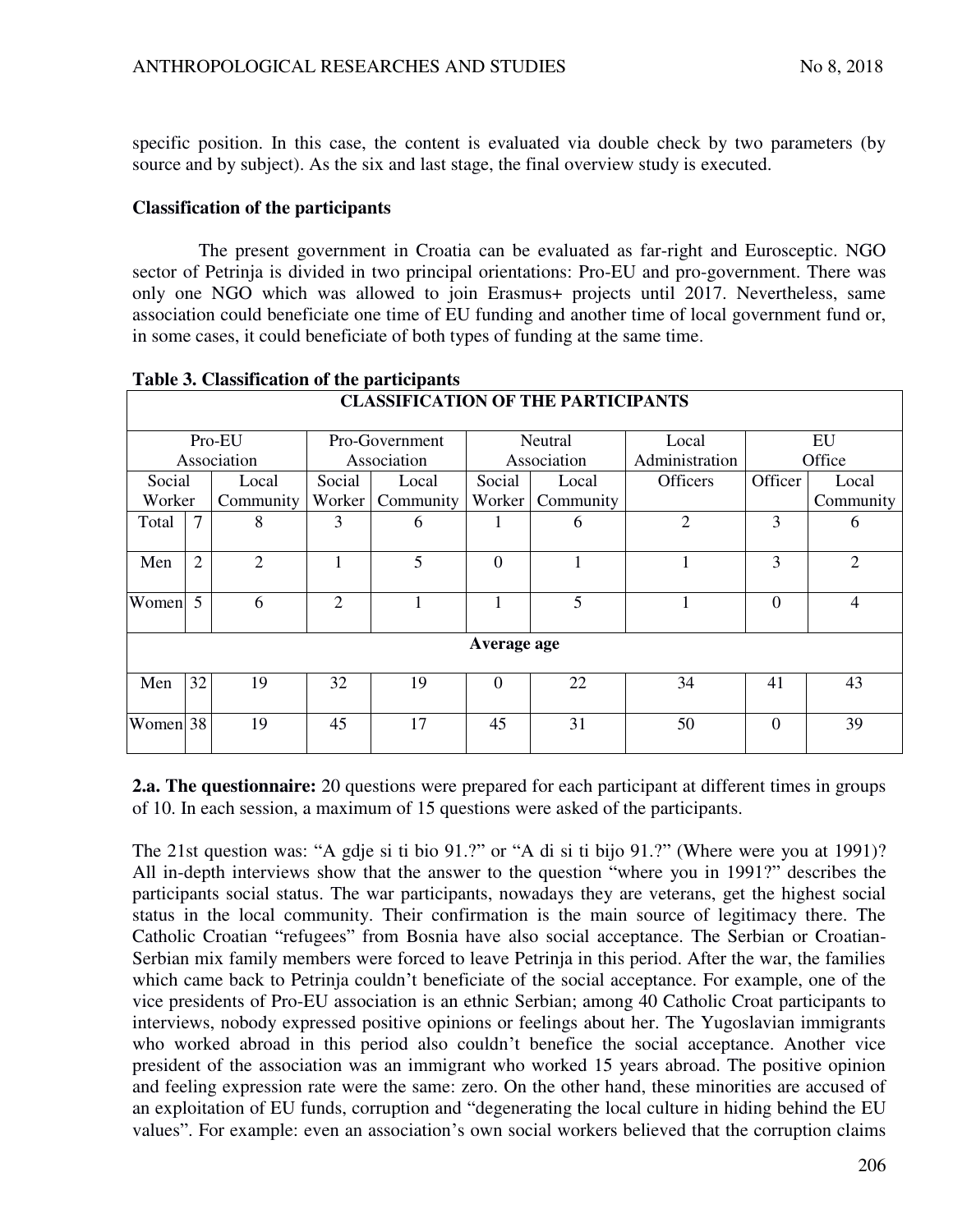about the association were true. Nowadays two vice-presidents of the association are tried in court with corruption. According to one ethnic Serb social worker participant from a neutral Association: "She (a vice-president) exploits her 'victim status, she was perhaps victim 25 years ago, now she is just an exploiter." These negative images established also the difficulties for activists to communicate with the local community.

| Subject                                                   | <b>Pro-EU Activist Positions</b>                           | <b>Pro-Government Positions</b>                                        |
|-----------------------------------------------------------|------------------------------------------------------------|------------------------------------------------------------------------|
| Pro-EU Activist Position                                  | and<br>sustainable<br>Local                                |                                                                        |
| <b>Pro-Government Position</b>                            |                                                            | development for Petrinja (by Absolut pessimism: EU couldn't            |
| Emigration:                                               | discourse)                                                 | help us. Russia is an enemy.                                           |
| Interior: Seaside: Split                                  |                                                            | Croatia should be saved by                                             |
| Dubrovnik                                                 | Project writing and trying to Croatian State and Croatians |                                                                        |
| Zadar                                                     | benefice EU funds for useless                              |                                                                        |
| Zagreb                                                    | activities (by practice)                                   |                                                                        |
| Abroad: Germany                                           |                                                            |                                                                        |
| Austria                                                   |                                                            |                                                                        |
| Ireland                                                   |                                                            |                                                                        |
| <b>UK</b>                                                 |                                                            |                                                                        |
| Australia                                                 |                                                            |                                                                        |
| Unemployment                                              |                                                            | Deindustrialization couldn't be <sup>The</sup> local development comes |
|                                                           |                                                            | changed. Ecotourism, micro-from local administration and its           |
|                                                           |                                                            | credit and start up projects couldbudget. EU funds could be            |
|                                                           |                                                            | be the new future (by discourse) profitable for solid Agriculture      |
|                                                           |                                                            | projects. Petrinja could be a new                                      |
|                                                           |                                                            | agriculture area.                                                      |
| Veterans                                                  | Veterans are fascists                                      | Veterans are heroes.                                                   |
| <b>Vacant Estate</b>                                      | buildings<br>could<br>Greta                                | be Absolut silence.                                                    |
|                                                           | dedicated for Pro-EU NGOs. For (NB:                        | They<br>have<br>already                                                |
|                                                           | simple building: Silence.                                  | benefited the buildings.)                                              |
| Demographic crisis                                        | Immigration will finish                                    | the Abortion should be illegal. Only                                   |
|                                                           |                                                            | Croatian nation. In long term, Catholic values could save our          |
|                                                           | there is no hope for Croatians.                            | nation.                                                                |
| Deindustrialization                                       | Destiny                                                    | Create a new light industry on                                         |
|                                                           |                                                            | agriculture base is possible.                                          |
| Economic depression                                       | Immigration is unique solution                             | Agriculture<br>could<br>projects                                       |
|                                                           |                                                            | decrease the immigration flux                                          |
|                                                           |                                                            | from Croatia to abroad.                                                |
| Corruption                                                |                                                            | All political parties are cheaters. If you work with the public, you   |
|                                                           |                                                            | Croats are politics or fascists.can benefice a limited occasion.       |
|                                                           | They are all corruptive.                                   | If you do nothing for public and                                       |
|                                                           |                                                            | benefice an occasion, that's the                                       |
|                                                           |                                                            | corruption. Pro-Eu activists are                                       |
|                                                           |                                                            | corruptive.                                                            |
| Political absenteeism                                     | All are same.                                              | High political participation                                           |
| Wahhabism-Salafism in Bosnia   A new Balkan war is coming |                                                            | A new Balkan war is coming                                             |

## **Table 4. The subjects and positions: Discourse Analysis**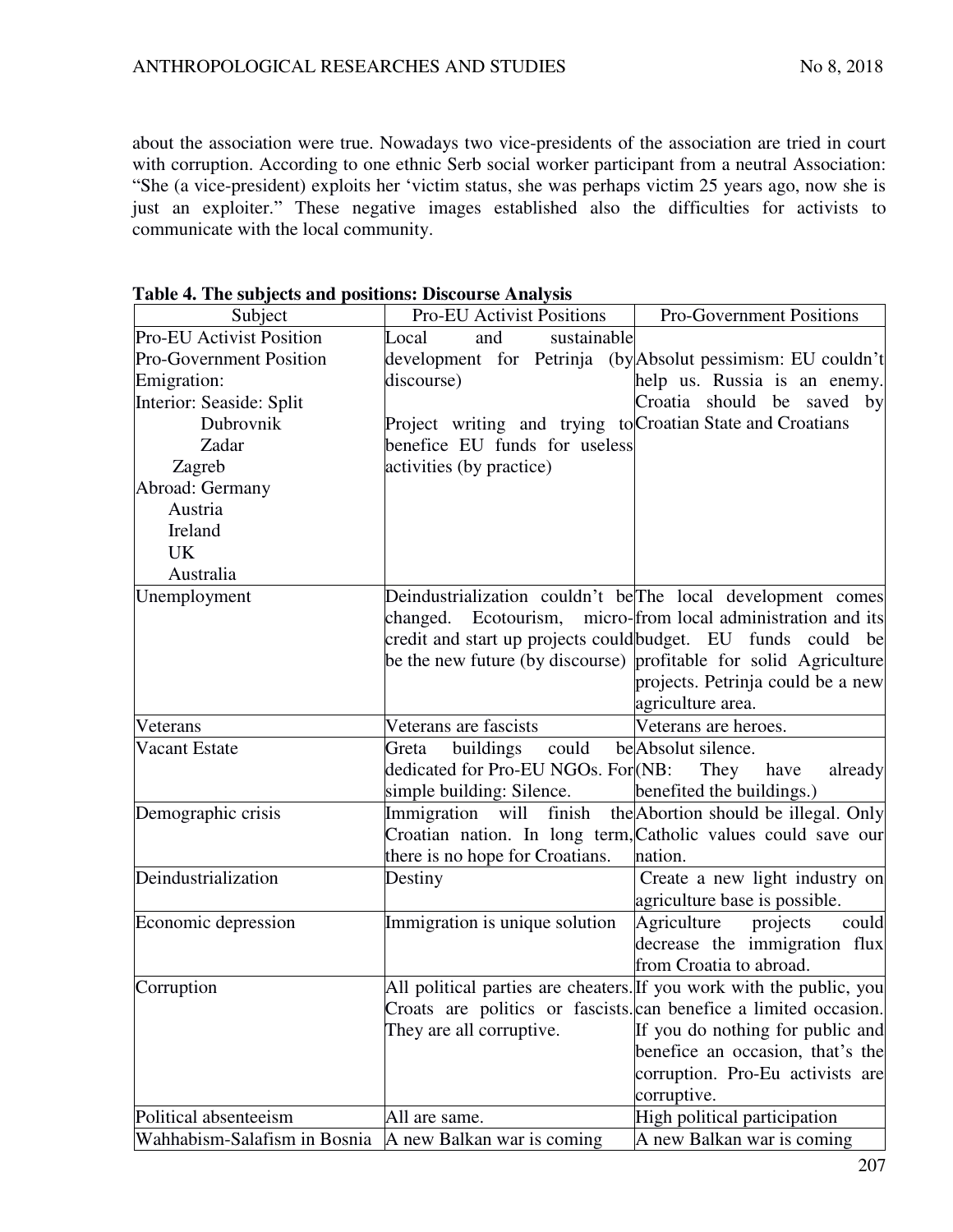|                        |                                                            | Economic genocide of EU in EU destroys Croatia and it EU destroys Croatia and it |
|------------------------|------------------------------------------------------------|----------------------------------------------------------------------------------|
| Slavonia               |                                                            | makes an economic genocide makes an economic genocide                            |
|                        |                                                            | against Croats. Germans see the against Croats. Germans see the                  |
|                        | Croats as their slaves.                                    | Croats as their slaves.                                                          |
| <b>EU/Future of EU</b> |                                                            | Germany wants to assimilate the Germany wants to assimilate the                  |
|                        | They have<br>Croats.                                       | already Croats. They<br>have<br>already                                          |
|                        |                                                            | assimilated the Slovenes. They assimilated the Slovenes. They                    |
|                        |                                                            | see the Croats as their slaves. EU <sub>see</sub> the Croats as their slaves. EU |
|                        |                                                            | destroys Croatia, but at the same destroys Croatia. Croatia should               |
|                        |                                                            | time EU is unique hope for draw its own way to economic                          |
|                        | Croatians for looking for a job development. Croatia has   |                                                                                  |
|                        | and if there is no EU, Serbs will geopolitical importance. | The                                                                              |
|                        |                                                            | come back thanks to Russians. Western and Catholic world will                    |
|                        | EU will be dissolved in near-protect us.                   |                                                                                  |
|                        | future.                                                    |                                                                                  |
| Alcoholism             | National/Slavic culture                                    | National/Slavic culture                                                          |
| Conservatism           |                                                            | Croats are highly Catholic and Croats are highly Catholic and                    |
|                        | patriotic.                                                 | patriotic but at the same time,                                                  |
|                        |                                                            | they try to be adapted for new                                                   |
|                        |                                                            | things in protecting their values.                                               |
| LGBTI rights           | We should support the LGBTIWe                              | respect,<br>protect<br>and                                                       |
|                        |                                                            | rights but the community is so economically help for LGBTI                       |
|                        |                                                            | conservative, that's why we persons if they don't show                           |
|                        | can't. Plus,<br><b>LGBTs</b>                               | are openly their identity. Because                                               |
|                        | disgusting.                                                | LGBTI could be contagious for                                                    |
|                        |                                                            | Youngs. We need to increase the                                                  |
|                        |                                                            | population. Gay marriage is                                                      |
|                        |                                                            | against Catholic values. They are                                                |
|                        |                                                            | not disgusting.                                                                  |
| Drug addiction         |                                                            | We couldn't see but one-day We should erase all drugs in                         |
|                        |                                                            | cannabis will be legal in Croatia. Croatia to save the health of new             |
|                        | Synthetic drugs<br>are                                     | ruinedgeneration<br>and increase<br>the                                          |
|                        |                                                            | Croatian youth. Unemployment population of Croats. Trying                        |
|                        | increases the consumption. State only one-two time         | different                                                                        |
|                        | should fight against it                                    | drugs is exactly acceptable.                                                     |
| Future                 | Immigration                                                | Agriculture                                                                      |

After 20 questions (with sub questions), the answer focalizes on 10 principal topics.

# **Results**

These face-to-face in-depth interviews were conducted on the question of property, veteran status, and unemployed (socio-economic) problems. During these interviews, three sequences that addressed time were used: War period, the property and veteran status, the problem of inheritance. At the time the interviews were carried out 25 years after the war when nearly 50% of the real estates in the city were abandoned (vacant estate). Anti-EU and xenophobic-homophobic sentiments are strong amongst the participants, especially amongst those who come from veteran families; a feeling of powerlessness is shared by the youth in general, voting participation rates are therefore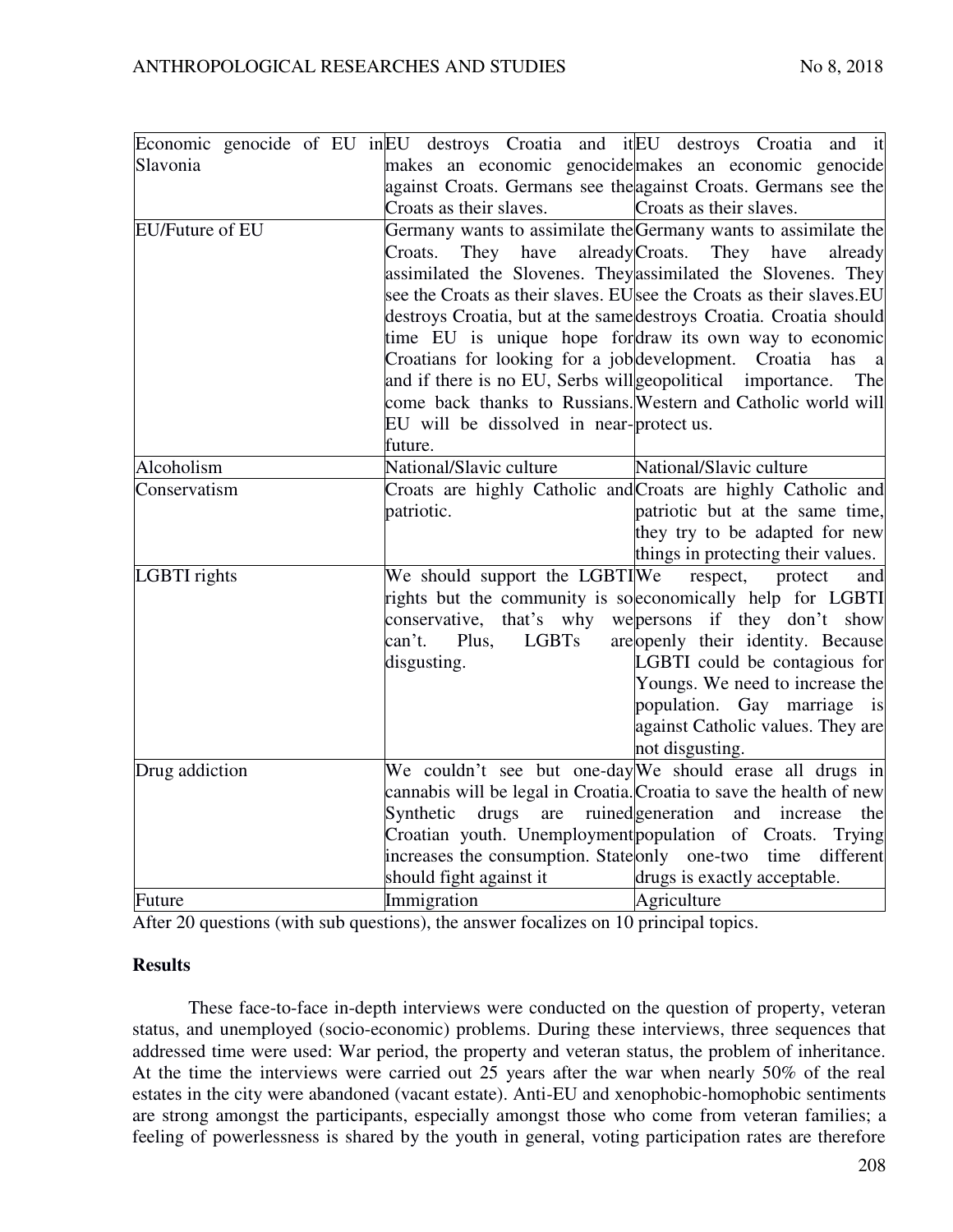nearly 15%. Local development perspective is found less popular than immigration option by the youth. Young people are looking for new immigration routes like Canada, New Zealand, and Vietnam. Activists represent a very limited minority of the population and in general, they have either a multicultural background (mixt marriages), or are refugees, or come from immigrant workers families. The "strange"/ "foreign" image limits their social integration capacity in the local community.

Pro-Eu and Eurosceptic/Pro-government side, accuse each other of corruption. Pro-Eu NGOs are accused of corruption with to EU funds by Pro-government agents and Pro-government local and central structures are accused by Pro-EU activists of corruption with public budget. Pro-EU activists' arguments look like coming from one source, uniformized and not related to any specific situation. In this case, their accusation could be evaluated as a classic "color revolution propaganda". It could be evaluated also as a psychologic reflection for both of two sides. The main daily conversation subjects are totally same for both sides. For example: they want to join the demonstrations against the criminalization of abortion right in Croatia but on the other side, they are afraid of the decrease of Croatian population due to demographic crisis - that's why they couldn't have a sharp position on this topic. They beneficiate of the EU funds but they accused at the same time EU of making an "economic genocide in Slavonia". They want to go to Germany to work, they send their children to German high school in Petrinja, they speak German in open bazaar of town but at the same time, they are afraid to "assimilate to a German" for their children. The majority of activists' dream is escaping not only Petrinja but also Croatia, to immigrate USA, Australia, Germany, UK, Ireland or Austria.

## **Discussions**

The veterans, who are sometimes evaluated as the war criminals, represent a moral and economic force in Petrinja. Their confirmation for an event or an association could be the main source of legitimacy there. The veterans' attitude and abandoned estates represents vivid topics that fuel far-right movements. On the other side, Pro-EU activists are trapped in ethnic-religion minorities' issues. Pro-EU associations couldn't find easily participants from Croatian Catholic majority. Especially because the majority of activists/social workers are of Muslim origin, Orthodox Christian Serbs, Muslim Roma and LGBT individuals. After 1991 war changed dramatically the demographic situation in Petrinja. After 2013 EU-accession, the immigration flux to Germany, UK, Ireland, and Austria increased. Both sides of the local community (pro-EU and Eurosceptic) shared same feelings against EU: helplessness and a sort of "Stockholm Syndrome": Their feelings about EU are evaluated at least as skeptic. But their geopolitical and demographic situation put them in a unique position: Petrinja was historically a Serbian city. Until 1993-95 it kept the Serbian identity. Because of this fact, as emerged from the interviews, Croatian Catholic majority has some anti-Serbian/ anti-Orthodox feelings and they think that Russia supports Serbians, therefore they have anti-Russian feelings. In this case, classic "Pro-EU-Pro-Russian" contradiction doesn't work in Petrinja. The Pro-EU side has Eurosceptic feelings, they accuse EU of "economic genocide" in Slavonia, consisting of population decrease, deindustrialization and country's destruction. Their point of view is totally same with the Pro-government NGOs, but at the same time, they think that EU is unique hope of salvation for Croatians, but not Croatia. The pro-government side at the same time has negative ideas and feeling against EU and Russia. They represent the majority in Petrinja. This situation creates a unique socio-psychologic ambiance: Pro-EU activist could be evaluated as "western spy/EU spy" in an EU member country (Croatia) by another EU citizens: Croatians. The deindustrialization process after 1991 could show some part of the majority the EU funds as a new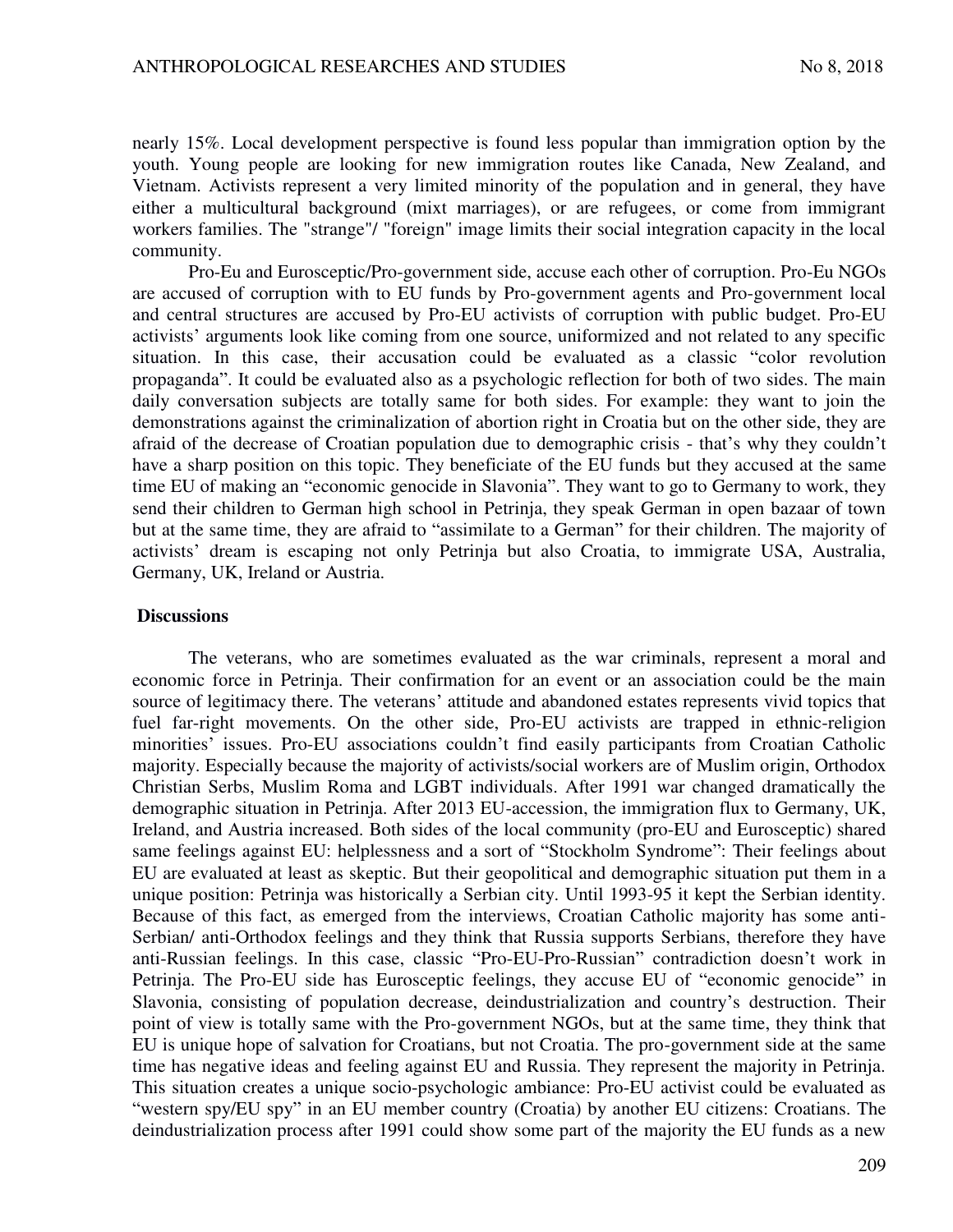economic sector to earn their living. The local people with different backgrounds and different purposes try to beneficiate of these funds. In some cases, the corruption claims couldn't stay as a public rumor. In the 2016-2017 period, largest pro-EU Association of Petrinja was arraigned with corruption. After the war, one German NGO helped the reconstruction of Petrinja. This association's local contacts remained as a human resource base for all contemporary NGO sector in Petrinja. Progovernment NGO participants have no problem with integration in the local community. They have no contradiction about traditional values. Pro-EU association social workers and participants have strong integration problem with local communities. They are seen as "western spies" and their activity could be evaluated by the local community as detrimental to their local, patriotic and religious values. In some case, even their own families reject them because of their opposition to the central and local government. In some case, families think that they could lose their good relations with local administrations and some social benefits because of a family member who is activist, therefore they break contact with this one. Activists cannot create a coherent ideologic line and social identity for themselves, settling only to the use the EU funding benefits.

#### **Conclusions**

Petrinja, from "battleground" to concentration camps of WW2 and Operation Storm of 90's, has a unique and tragic history. Contemporary Petrinja is ruined by the demographic crisis, deindustrialization, and alcoholism. In this context, to find a reliable solution could be possible. Benefits for Serbian veterans, killed/deported relatives could use the same measurement as for the mass majority. By discourse, Pro-EU activist represents the universal humanitarian values but by practice, they are not untouched by corruption. Deindustrialization and very high unemployment rate poison the activism. Around the EU funds, corruption claims are shared by the mass majority and they are approved by courts. Some declassed and lumpen individuals could search an economic benefit on EU funds in NGO sector with a fake activist identity. Or some other part of "activists" could find the EU supported activities as a source of socialization or just sexual exploitation. In 2017, a sexual exploitation scandal aimed the interviews for recruitment in Pro-EU NGOs. Catholic Croat immigrants who were invited by Croatian government to solve the demographic crisis in Petrinja could be a solution for the crisis. Although this population also could become as a part of the problem, not the solution, like war-criminal veterans.

As the war's main "heritage", property issues and veteran status problems limit the positive changing capacity of the local communities. Activist identity and activist values stay isolated and "strange". The powerlessness increases the immigration tendency amongst the local youth. A new activist policy is needed regarding veterans and local communities, which must facilitate positive change and development in the local communities.

To get the contribution of not war criminal veterans as a community for activism could be a reliable step to advance the universal democracy base NGO activities. The activist may break the delusion: "Mass majority in Petrinja is far-right". This delusion comes from their isolation and increases it. The mass majority is not far-right there, also the activists are not the champions of democracy. Petrinja is a post-war, post-ethnic clarification city. The "mass far right" delusion could give euphoria and self-proclaimed status as "unique defender of democracy and humanitarian" value but also, it's a delusion. Their image is ruined by corruption/exploit of EU funds/tax and "Western spy" claims.

A genuine solution could be inviting the Serbian population of Petrinja to take back their property and setting up a "truth and reconciliation commission" like South Africa after Apartheid regime for war criminal veterans, reindustrialization the territory, support the local economy,